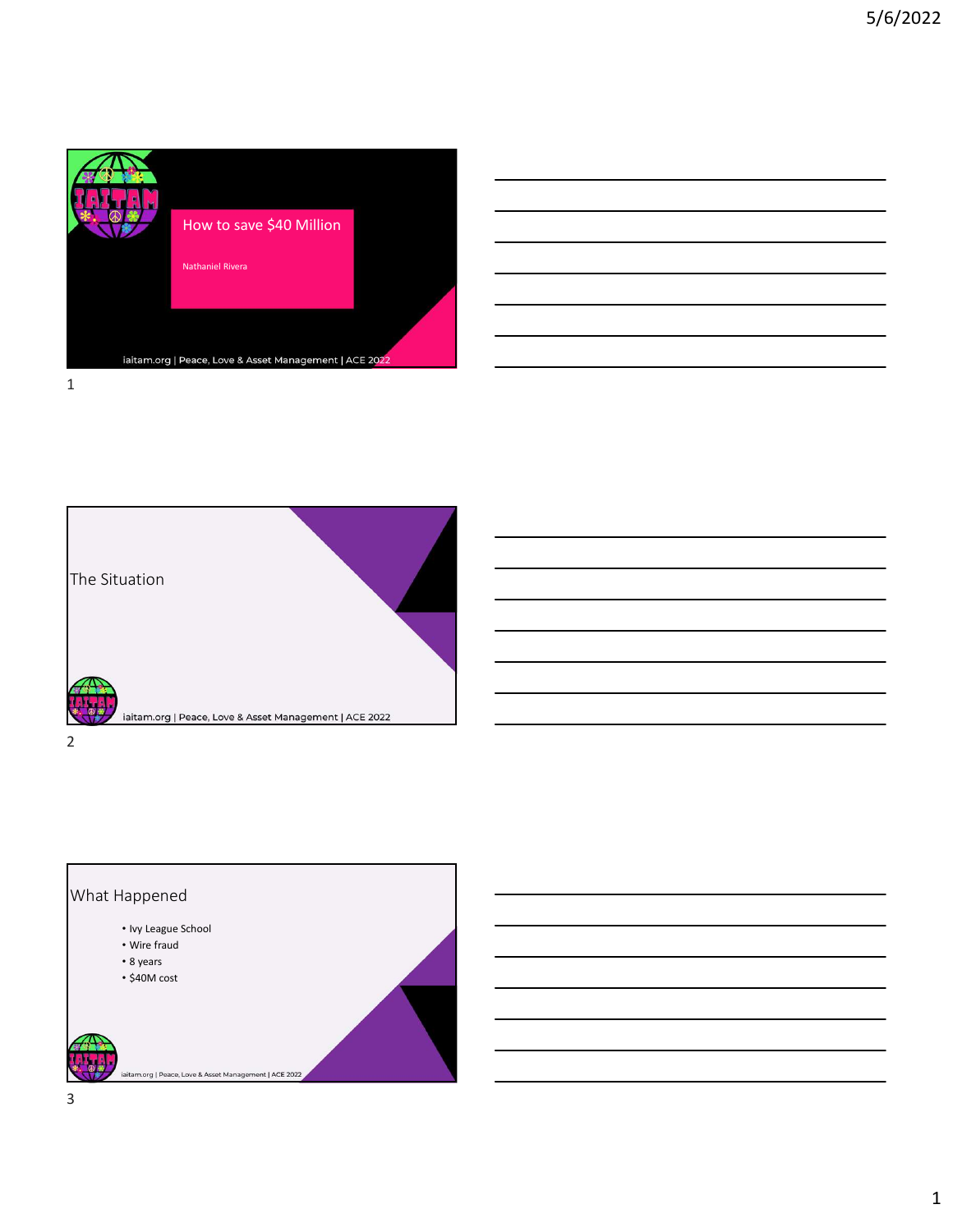





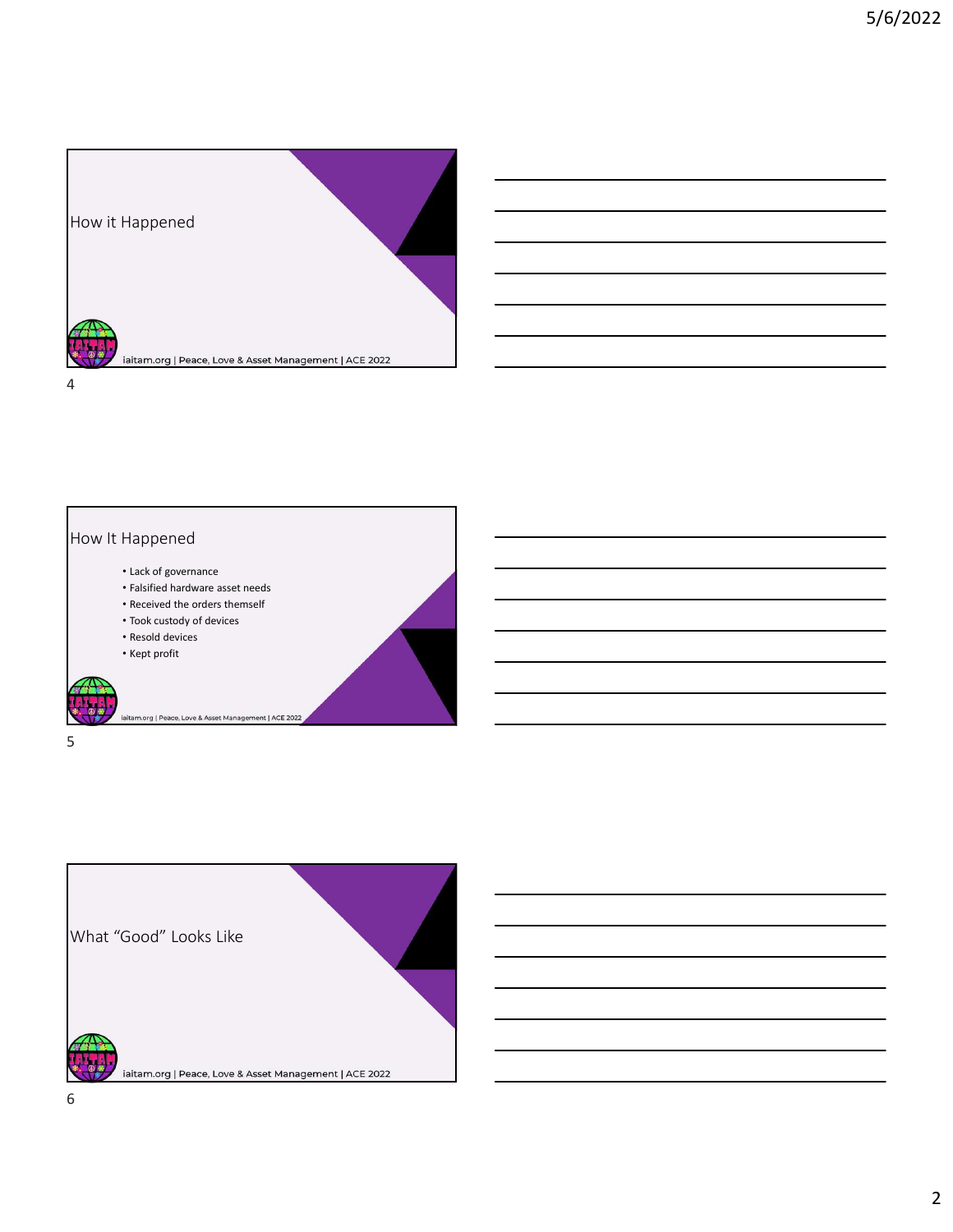



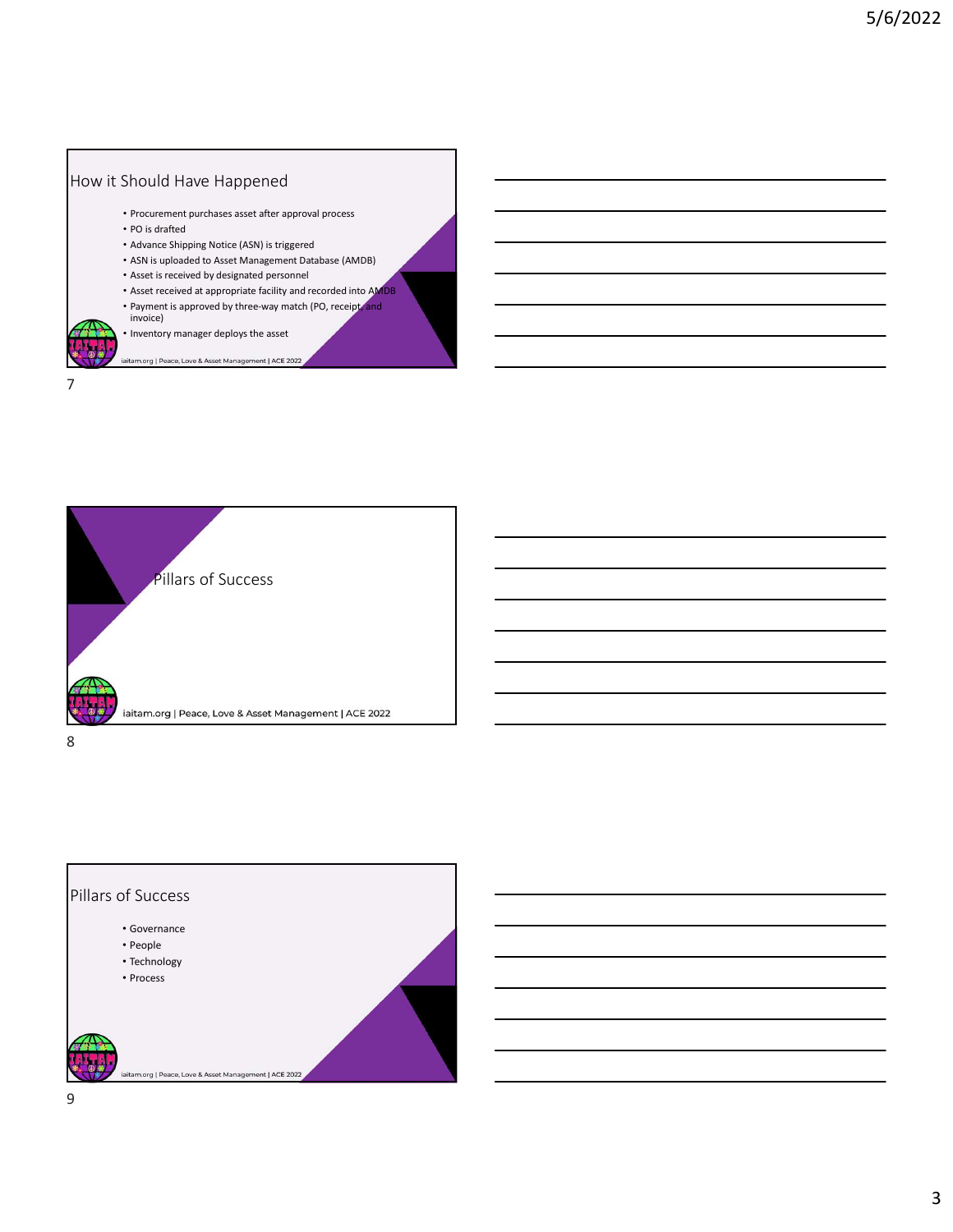



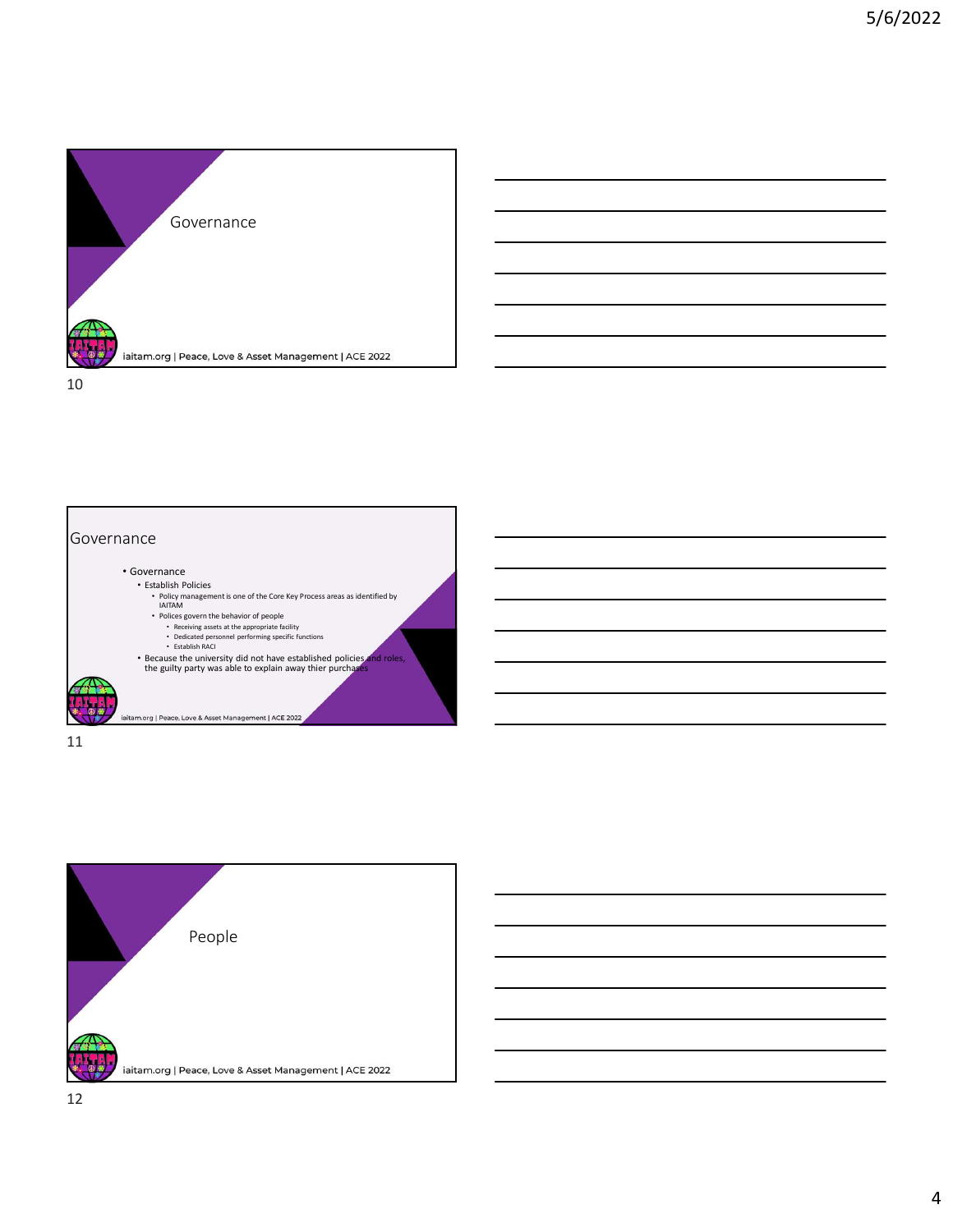

13







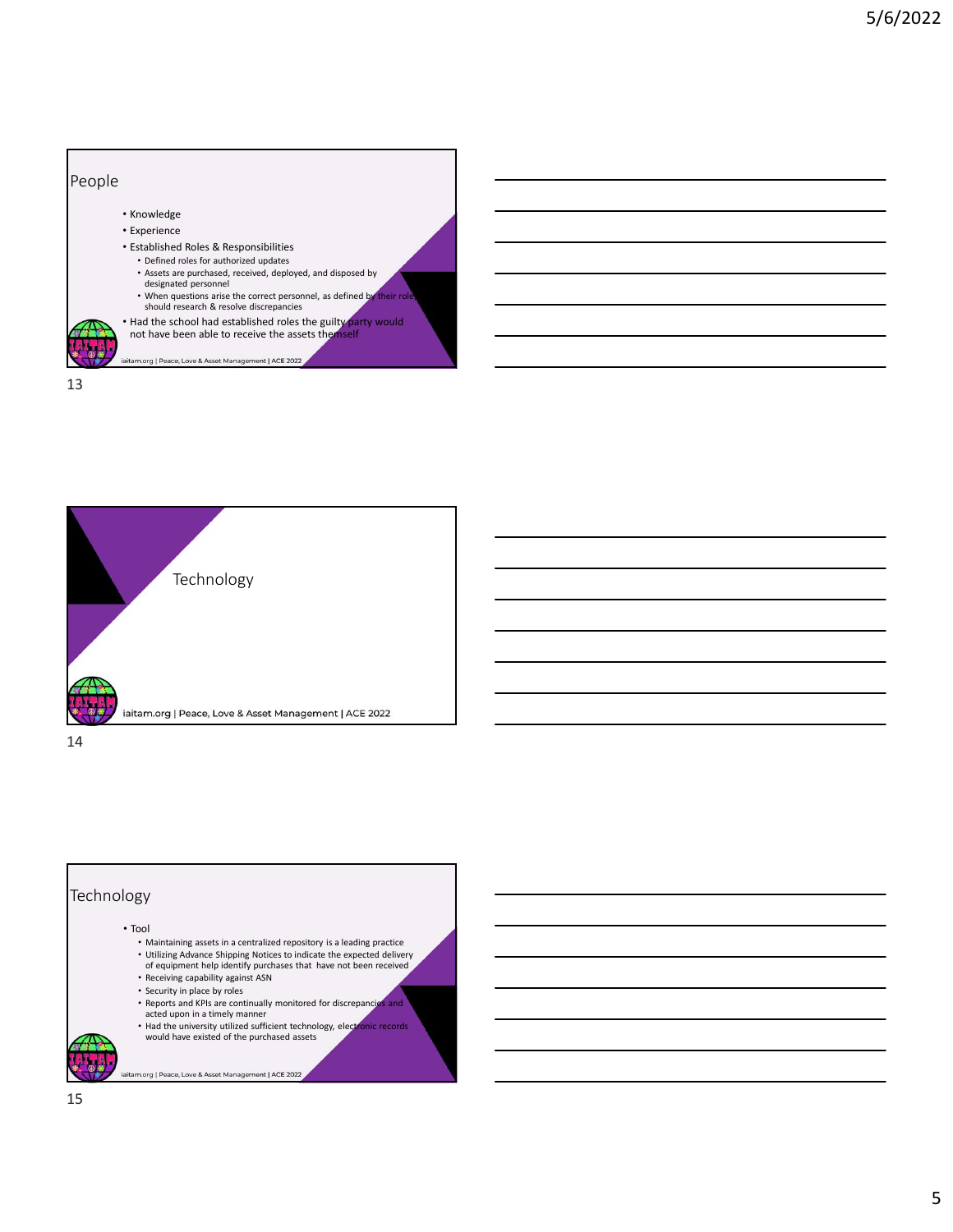



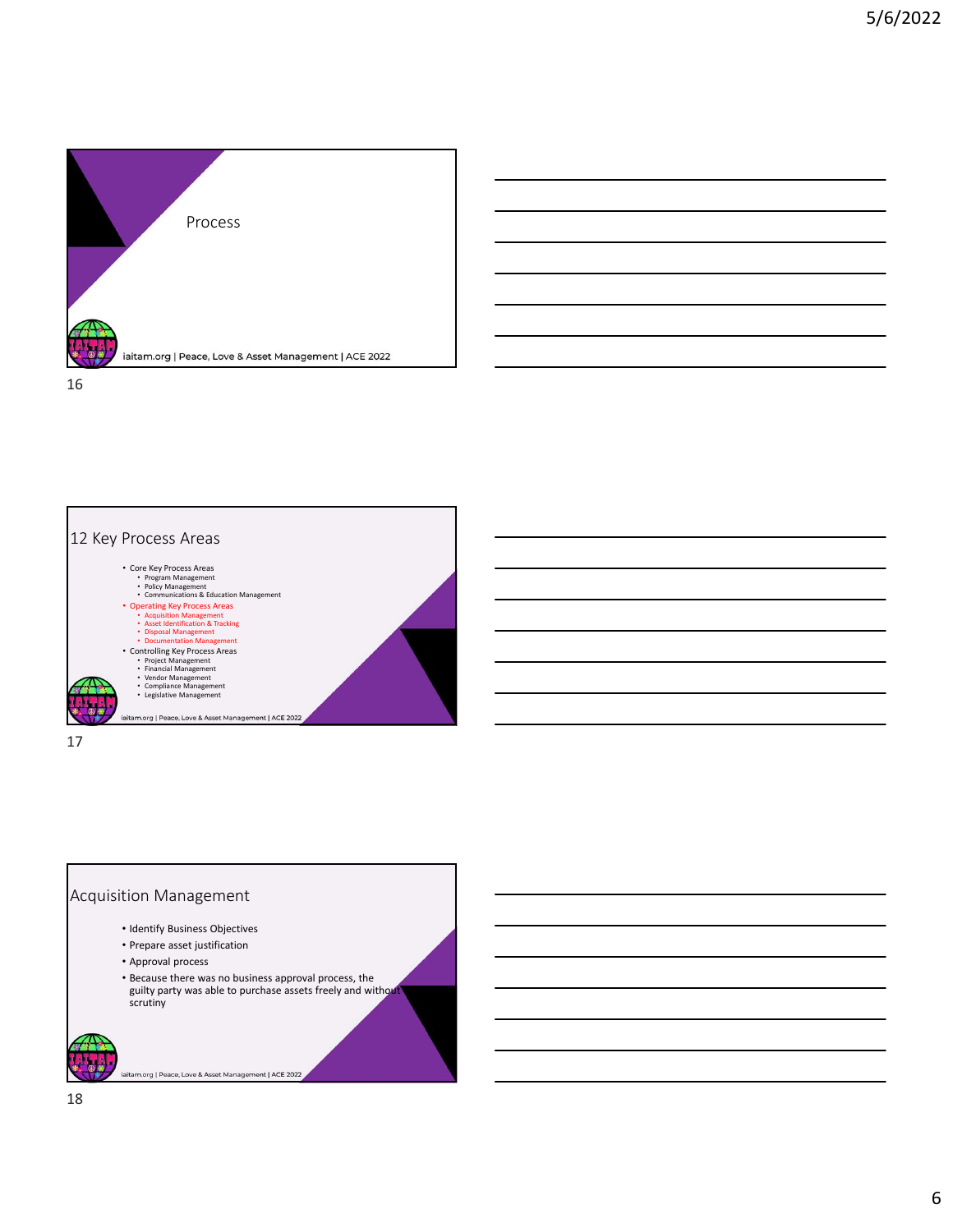## Asset Identification & Tracking

- Create a shell record via ASN
- Receive the asset into inventory
- Order reconciliation (3 way match)
- Had an electronic record of the purchased assets existed in the AMDB, the guilty party would not have been able take custody of them

rg | Peace, Love & As  $1$  ACF 2

19